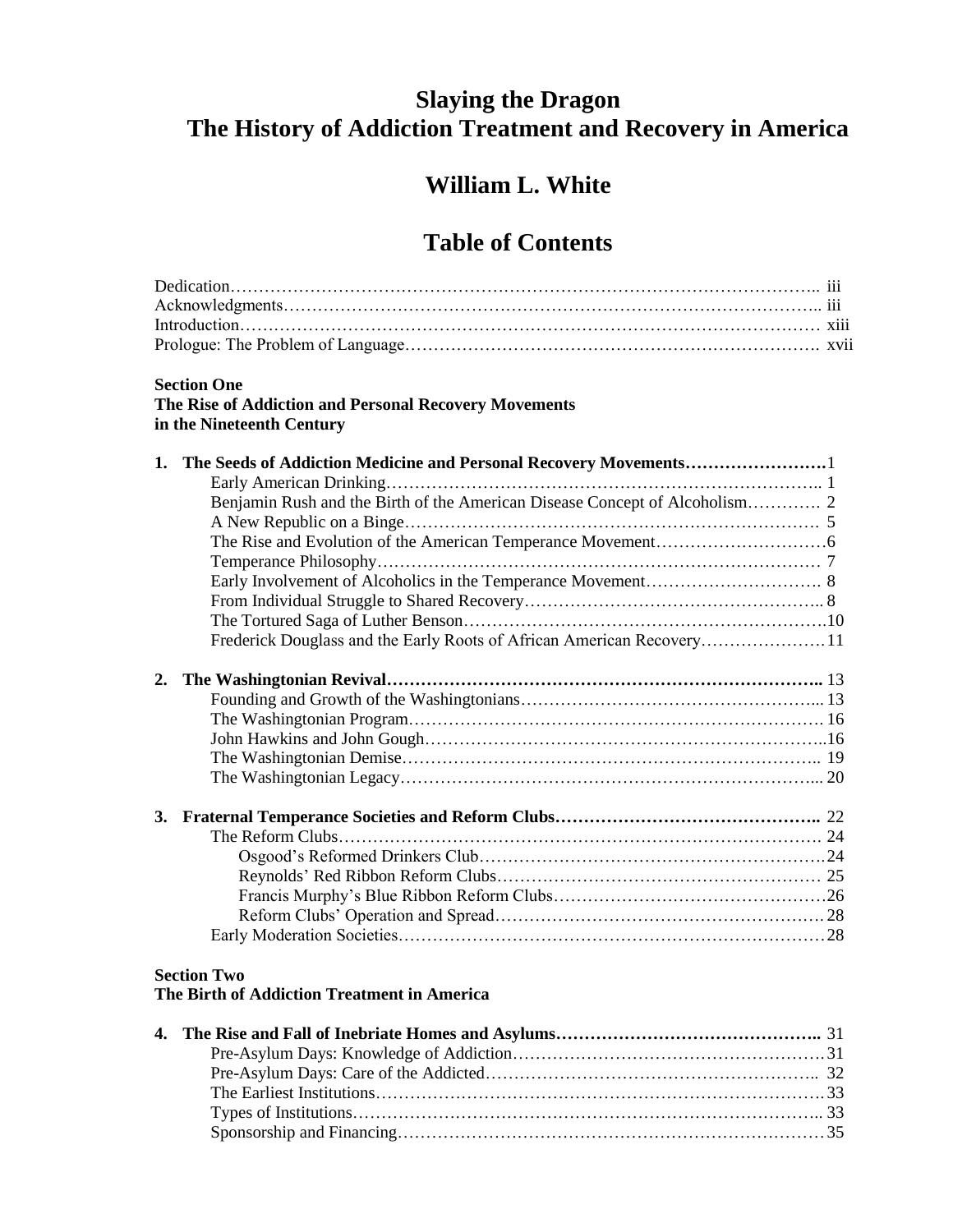|    | Early Professionalization: The American Association for the Cure of Inebriates 37 |  |
|----|-----------------------------------------------------------------------------------|--|
|    |                                                                                   |  |
|    |                                                                                   |  |
|    |                                                                                   |  |
|    |                                                                                   |  |
|    | 5. Inebriate Homes and Asylums: Treatment Philosophies, Methods, and Outcomes 45  |  |
|    |                                                                                   |  |
|    |                                                                                   |  |
|    |                                                                                   |  |
|    |                                                                                   |  |
|    |                                                                                   |  |
|    |                                                                                   |  |
|    |                                                                                   |  |
|    |                                                                                   |  |
|    |                                                                                   |  |
| 6. |                                                                                   |  |
|    |                                                                                   |  |
|    |                                                                                   |  |
|    |                                                                                   |  |
|    |                                                                                   |  |
|    |                                                                                   |  |
|    |                                                                                   |  |
|    |                                                                                   |  |
|    |                                                                                   |  |
|    |                                                                                   |  |
|    |                                                                                   |  |
|    |                                                                                   |  |
|    |                                                                                   |  |
|    |                                                                                   |  |
|    |                                                                                   |  |
|    |                                                                                   |  |
|    |                                                                                   |  |
|    |                                                                                   |  |
|    |                                                                                   |  |
|    |                                                                                   |  |
|    |                                                                                   |  |
|    |                                                                                   |  |
|    |                                                                                   |  |
|    |                                                                                   |  |
|    |                                                                                   |  |
|    |                                                                                   |  |
| 9. |                                                                                   |  |
|    |                                                                                   |  |
|    |                                                                                   |  |
|    |                                                                                   |  |
|    |                                                                                   |  |
|    |                                                                                   |  |
|    |                                                                                   |  |
|    |                                                                                   |  |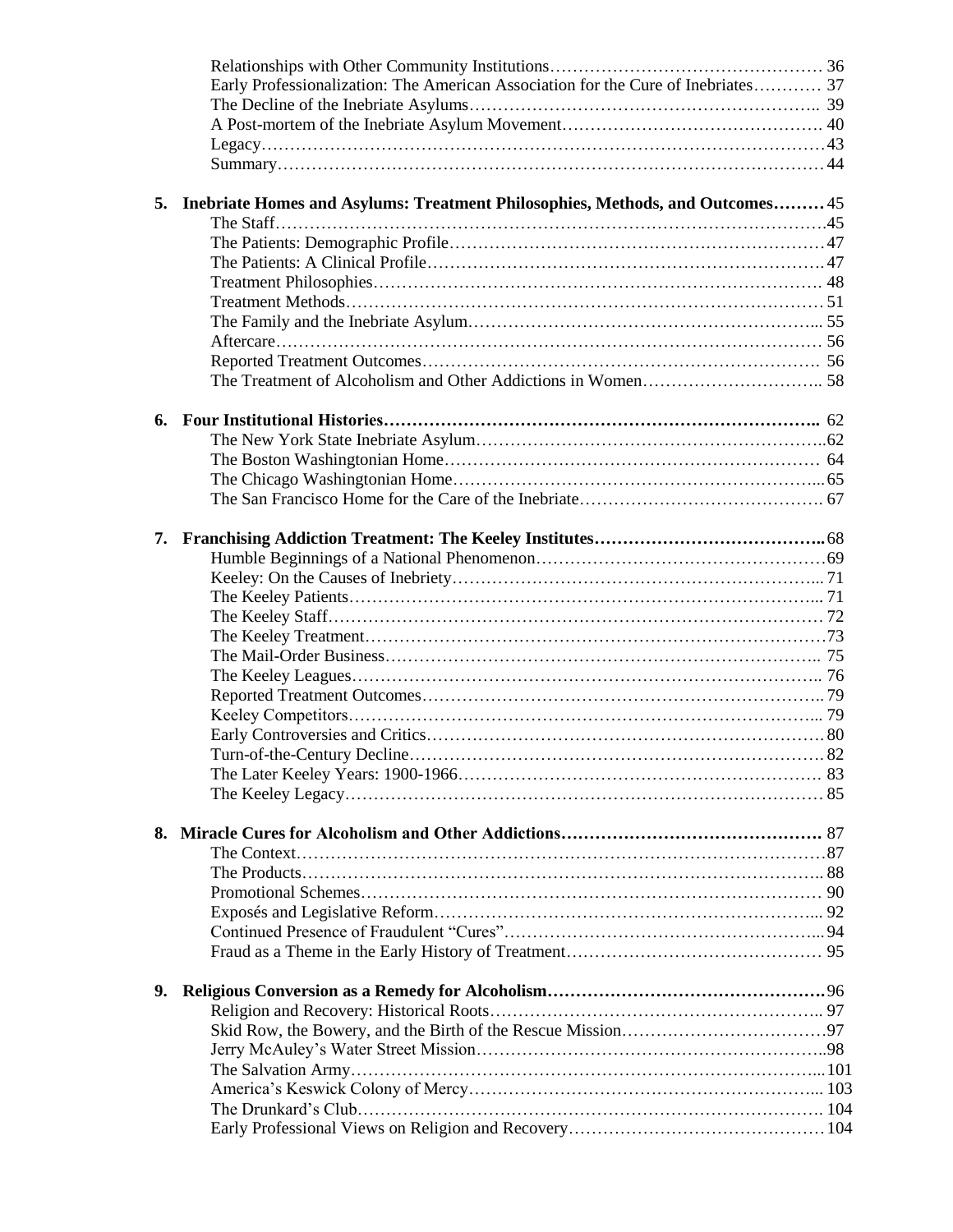| <b>Section Three</b><br><b>Evolving Approaches to Alcoholism Treatment: 1860-1940</b> |  |
|---------------------------------------------------------------------------------------|--|
|                                                                                       |  |
|                                                                                       |  |
|                                                                                       |  |
| Alcoholics in Local Psychopathic Hospitals and State Psychiatric Hospitals110         |  |
|                                                                                       |  |
|                                                                                       |  |
|                                                                                       |  |
| The Charles B. Towns Hospital for the Treatment of Drug and Alcoholic Addictions 115  |  |
|                                                                                       |  |
| Physical Treatments for Alcoholism Between 1840 and 1950: An Overview 119             |  |
|                                                                                       |  |
|                                                                                       |  |
|                                                                                       |  |
|                                                                                       |  |
|                                                                                       |  |
|                                                                                       |  |
|                                                                                       |  |
|                                                                                       |  |
|                                                                                       |  |
|                                                                                       |  |
|                                                                                       |  |
|                                                                                       |  |
| <b>Section Four</b>                                                                   |  |
| <b>Treating Addictions to Narcotics and Other Drugs</b>                               |  |
|                                                                                       |  |
| 13. The Treatment of Addiction to Narcotics and Other Drugs: 1880-1925 146            |  |
|                                                                                       |  |
|                                                                                       |  |
|                                                                                       |  |
|                                                                                       |  |
| Drug Treatment, The Harrison Act, Drug Enforcement, and The Supreme Court150          |  |
|                                                                                       |  |
| 14. The Treatment of Addiction to Narcotics and Other Drugs: 1925-1950158             |  |
|                                                                                       |  |
| 1920-1950: Medical Detoxification and Hidden Drug Maintenance 160                     |  |
|                                                                                       |  |
|                                                                                       |  |
|                                                                                       |  |
|                                                                                       |  |

|--|--|--|--|--|--|--|--|--|--|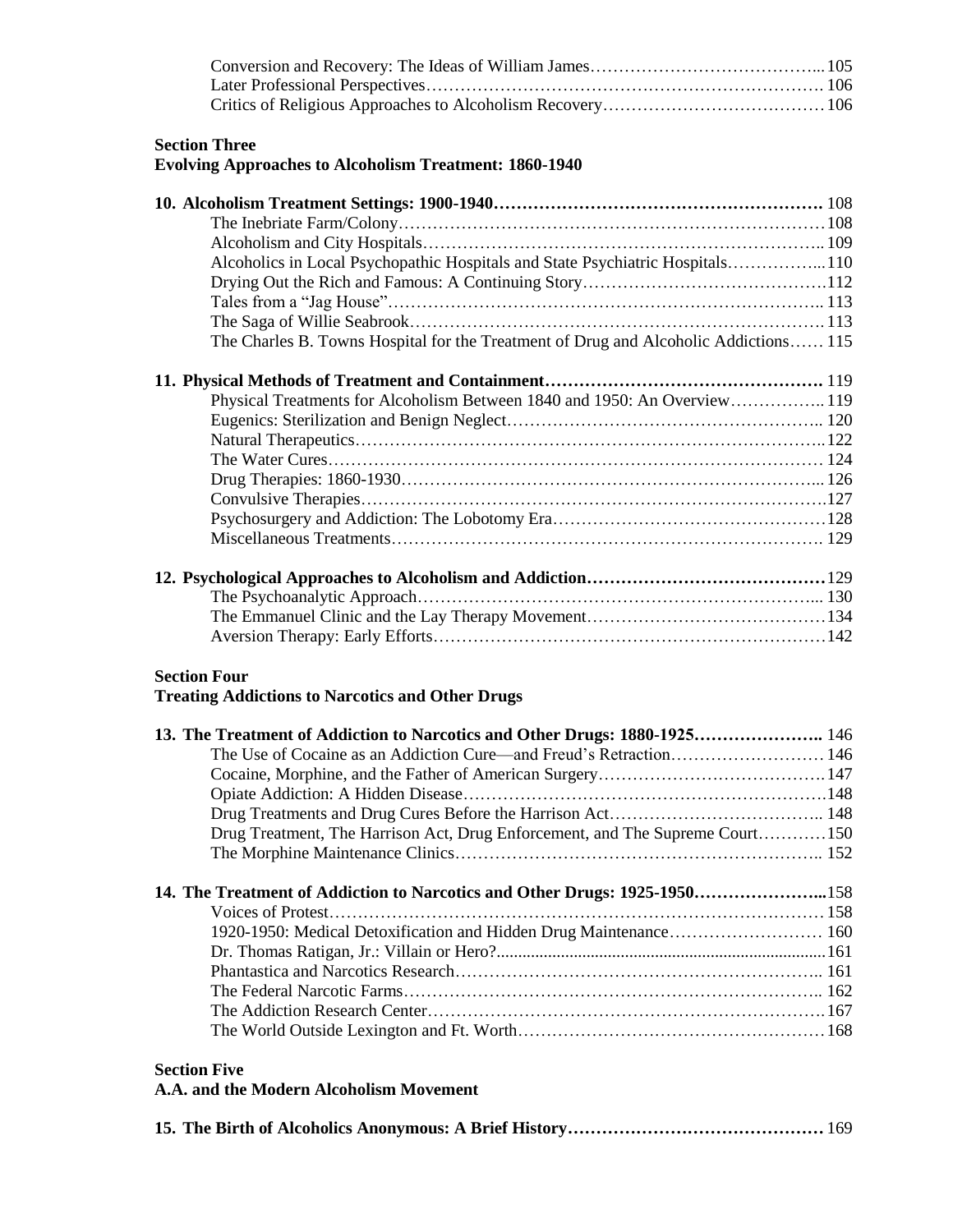| The Recovery Program of A.A. and Its Predecessors: Shared Characteristics 197 |  |
|-------------------------------------------------------------------------------|--|
|                                                                               |  |
|                                                                               |  |
|                                                                               |  |
|                                                                               |  |
|                                                                               |  |
|                                                                               |  |
|                                                                               |  |
|                                                                               |  |
|                                                                               |  |
|                                                                               |  |
|                                                                               |  |
|                                                                               |  |
|                                                                               |  |
|                                                                               |  |
| Managing the Issues of Money, Property, and Personal Ambition203              |  |
|                                                                               |  |
|                                                                               |  |
|                                                                               |  |
| Were the experiences of women and people of color instrumental in shaping the |  |
|                                                                               |  |
| Has A.A. adapted its program to address the special needs of women and people |  |
|                                                                               |  |
|                                                                               |  |
|                                                                               |  |
|                                                                               |  |
|                                                                               |  |
|                                                                               |  |
| The Knickerbocker Paradox: Actions of A.A. Versus Actions of A.A. Members216  |  |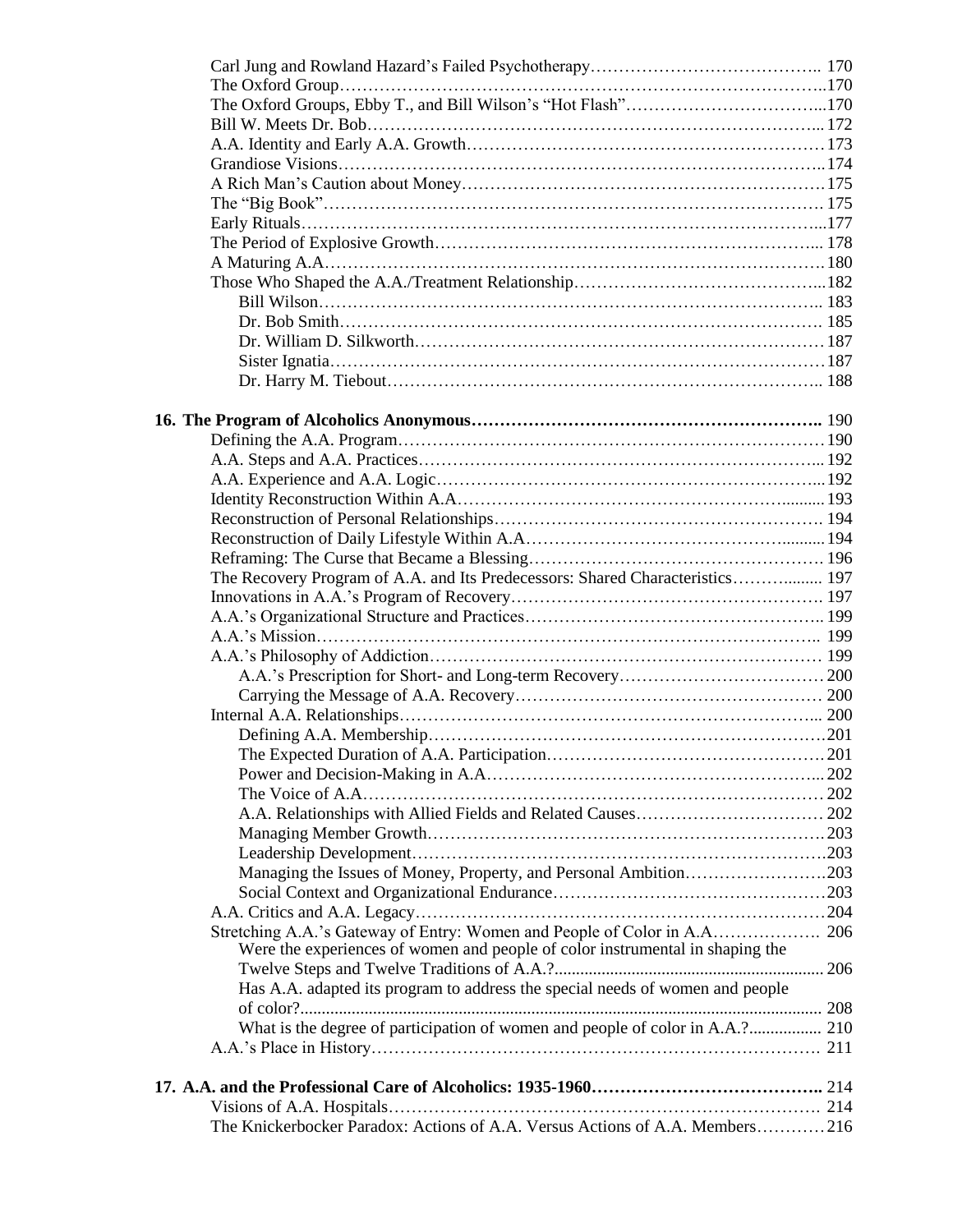| Model Evolution: A.A. Involvement with Public and Private Hospitals 219                  |  |
|------------------------------------------------------------------------------------------|--|
| Model Extension: A.A. and Private Hospitals, Sanitaria, and Psychiatric Institutions 222 |  |
|                                                                                          |  |
| The Boundary Between Treatment and A.A.: The Story of High Watch225                      |  |
|                                                                                          |  |
|                                                                                          |  |
|                                                                                          |  |
|                                                                                          |  |
|                                                                                          |  |
|                                                                                          |  |
|                                                                                          |  |
|                                                                                          |  |
|                                                                                          |  |
|                                                                                          |  |
|                                                                                          |  |
|                                                                                          |  |
|                                                                                          |  |
|                                                                                          |  |
| R. Brinkley Smithers: Private Philanthropy and the Alcoholism Movement251                |  |
|                                                                                          |  |
| The Role of the Alcohol Beverage Industry in the Alcoholism Movement255                  |  |
|                                                                                          |  |
|                                                                                          |  |
| <b>Section Six</b>                                                                       |  |
| <b>Mid-Century Addiction Treatment</b>                                                   |  |
|                                                                                          |  |

| Hypnosis Revisited |  |
|--------------------|--|
|                    |  |
|                    |  |
|                    |  |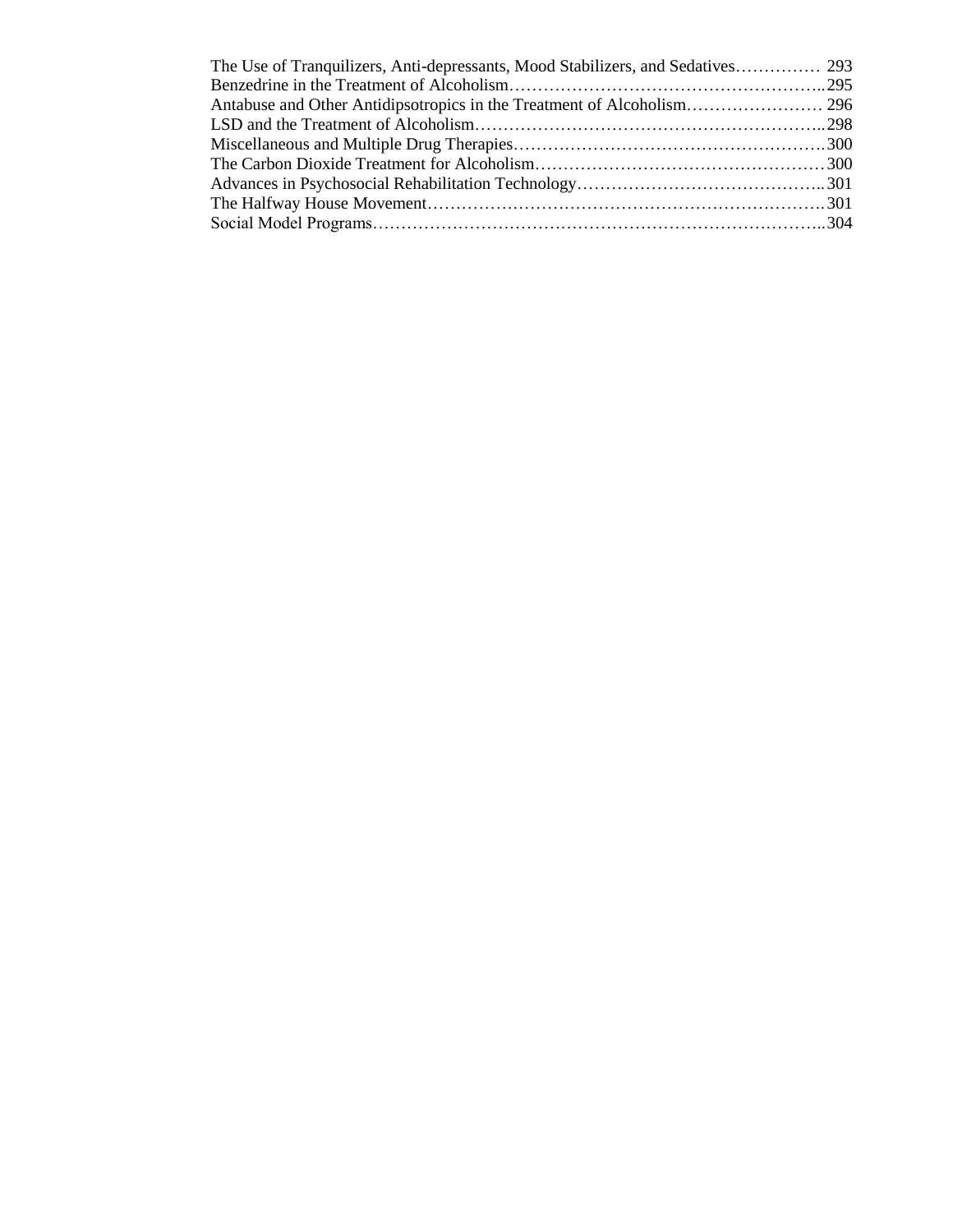| Synanon: The Birth of Ex-Addict-Directed Therapeutic Communities313              |  |
|----------------------------------------------------------------------------------|--|
|                                                                                  |  |
|                                                                                  |  |
|                                                                                  |  |
|                                                                                  |  |
|                                                                                  |  |
|                                                                                  |  |
|                                                                                  |  |
|                                                                                  |  |
|                                                                                  |  |
|                                                                                  |  |
|                                                                                  |  |
|                                                                                  |  |
|                                                                                  |  |
|                                                                                  |  |
|                                                                                  |  |
|                                                                                  |  |
|                                                                                  |  |
|                                                                                  |  |
| Multimodality Treatment Systems: The Story of the Illinois Drug Abuse Program367 |  |
|                                                                                  |  |
|                                                                                  |  |
| <b>Section Seven</b>                                                             |  |
| <b>The Evolution of Modern Addiction Treatment</b>                               |  |
|                                                                                  |  |
|                                                                                  |  |
|                                                                                  |  |
|                                                                                  |  |
|                                                                                  |  |
|                                                                                  |  |
|                                                                                  |  |
|                                                                                  |  |

Program Accreditation and Licensure……………………………………………………... 385 Three Worlds: Public, Private, and Military………………………………………………. 386 Early Treatment in the Military……………………………………………………………. 387 An Evolving Workforce…………………………………………………………………….388 A Hidden Story: The Exploitation and Relapse of Recovering Alcoholics and Addicts….. 389 Professionalization: Training, Credentialing, and Worker Certification…………………... 390 The Rebirth of Addiction Medicine……………………………………………………….. 392 Explosive Growth………………………………………………………………………….. 392 Early Intervention Programs………………………………………………………………. 393 Recovery as a Cultural Phenomenon………………………………………………………. 394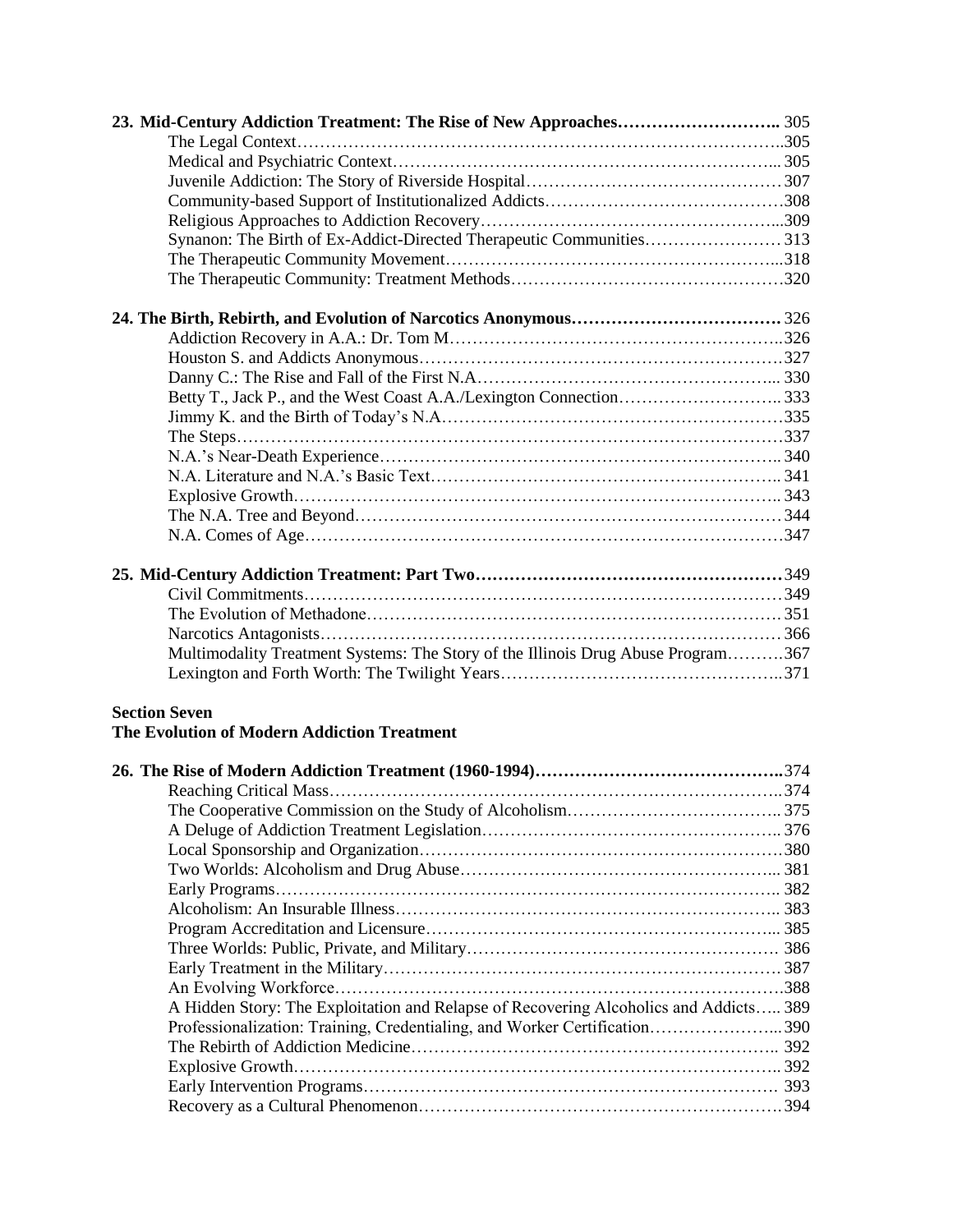| 29. Modern Addiction Treatment: Seminal Ideas and Evolving Treatment Technologies 437 |  |
|---------------------------------------------------------------------------------------|--|
|                                                                                       |  |
|                                                                                       |  |
|                                                                                       |  |
|                                                                                       |  |
|                                                                                       |  |
|                                                                                       |  |
|                                                                                       |  |
| Natural Recovery, Spontaneous Remission, and Maturing Out443                          |  |
|                                                                                       |  |
|                                                                                       |  |
|                                                                                       |  |